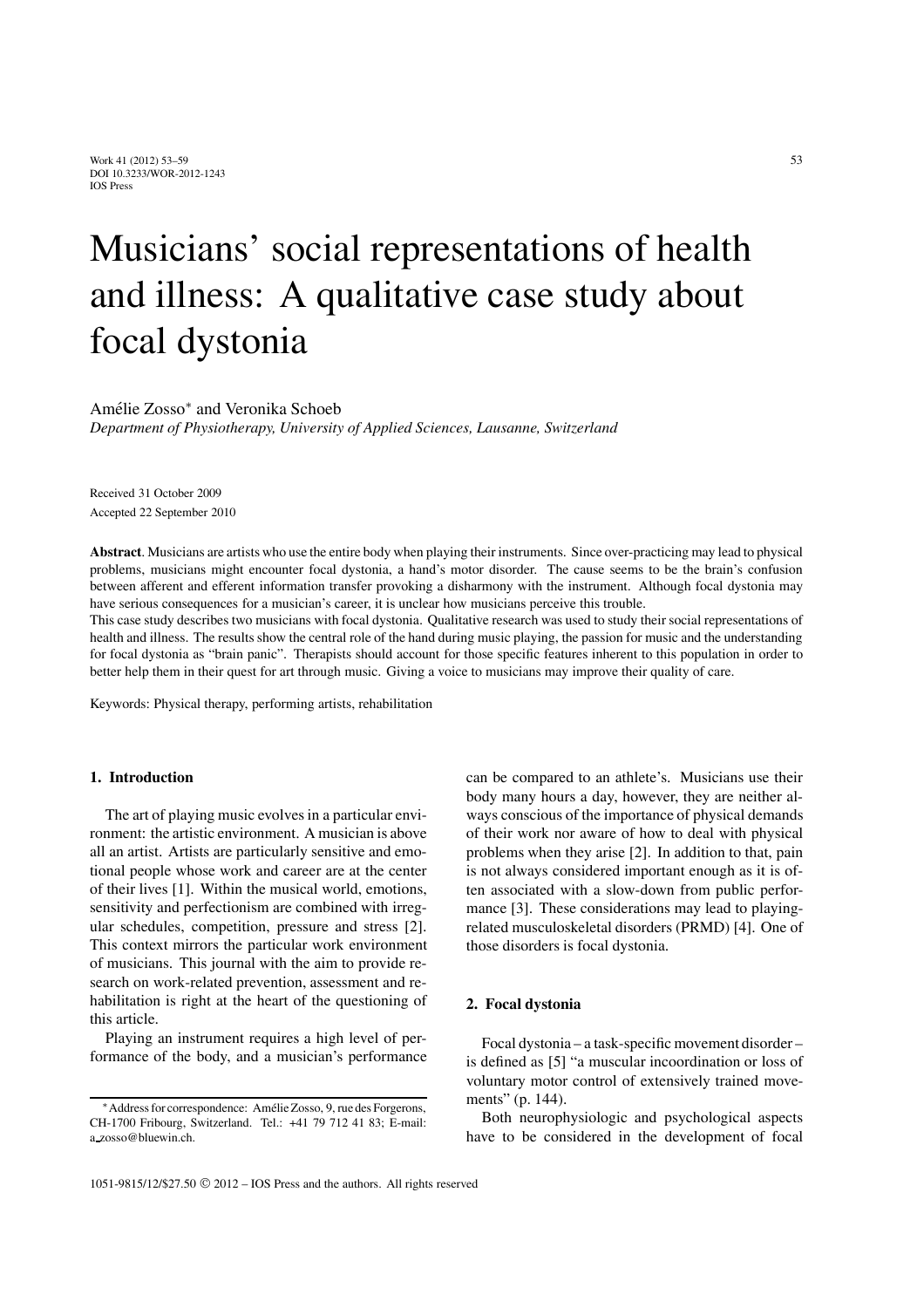dystonia. Results of magnetoencephalography or somatosensory evoked potential technology have shown that focal dystonia is linked to dysfunctional plasticity neuronal networks [5]. In the cerebral cortex, afferent and efferent receptive fields of adjacent finger representations are blurring [6].

Several characteristics of the loss of motor control can be distinguished: it is painless, task specific and most of the time concentrated on the hand while performing a complex task. It does not occur during the acquisition of skills but when motor programs have already been acquired [7]. The symptoms appear gradually and reach their peak at the high point of the musicians' professional career. It affects approximately 1% of professional musicians, and there are some known risk factors such as male gender, positive family history and predisposition, favoring the development of focal dystonia [8]. In addition to those risk factors, some intrinsic – need for control, perfectionism, anxiety, local pain and intensified somatosensory input – and extrinsic factors – spatial and temporal sensorimotor constraints as well as social constraints – might have a somatosensory or sensorimotor influence [5].

Great interest is also put on the psychological dimension of the problem. As an example, Robert Schumann's developed a writer's cramp, a task-specific loss of voluntary control of his right middle finger in 1831. This trouble forced him almost completely to give up playing the piano. Physicians at that time already mentioned psychogenic conditions [6]. Studies about the personality of musicians show that psychological traits in musicians with focal dystonia differ from those of healthy musicians [9]. As music is considered a "language of emotions", playing an instrument requires specific affective conditions associated with precise fine motor skills. This link between a continuous search for high performance and the involvement of strong emotions may lead to a dystonic pattern. A tendency toward perfectionism and anxiety was found to be often present by musicians developing this kind of trouble [5].

## **3. Social representation of health and illness**

Focal dystonia is suffering from marginal recognition due to a lack of knowledge in the medical world and a low prevalence in the musical world. It is extremely important to focus on this possibly devastating phenomenon for a musician's career. Even though a quantitative approach can provide insights into frequency and prevalence of this trouble, it is not able to take into account musicians' point of view.

Social representations theory provides a useful framework for this purpose. Moscovici [10] argues that collective representations determine the individual's behaviour. Collective representations are a system of beliefs, ideas and practices that are shared in a group and establish a specific conduct for this group. Therefore, a group's representation has a direct influence on the cognitive functioning of each subject of this group.

In the same way, health representation is an interpretation giving sense to illness, health and body. The social representations of health (or in this case, specifically focal dystonia) can be understood as the connection subjects (musicians) make between the medical world and their own world using their own words [11]. It is argued that cognitive mechanisms of social representations provide a useful approach to study health [12].

#### **4. Musicians' point of view: Two case studies**

In light of this framework we will now focus on two interviews with professional musicians suffering from focal dystonia. The objective of the interviews was to explore the meaning the musicians give to their practice and to gain insight into the social representation of health and illness. It was also important to understand what the musicians really needed and expected from health professionals.

A case study approach is a systematic research tool [13] and can become a valuable tool for health services research [14]. According to Yin [14] the strength of a case study lies in its "intense focus on a single phenomenon within its real-life context" (p. 1211). Like any other research design, scientific rigour criteria are very important and have been taken into consideration in this case study.

Reflexivity – one of the stated criteria – can be defined as "the sensitivity to the ways in which the researcher's presence (...) has contributed to the data collected and their own a priori assumptions have shaped the data analysis" [15, p. 188]. This should be done continuously in order to enhance credibility of the data [14]. Yin [14] proposes the following procedure: to define the case, to use multiple sources of evidence (triangulation), to follow specific steps during data collection and to separate his own interpretations from the case study evidence. Triangulation as a test of validity is a contested criterion [15]. However, a second opinion might be useful to detect *a priori* assumptions of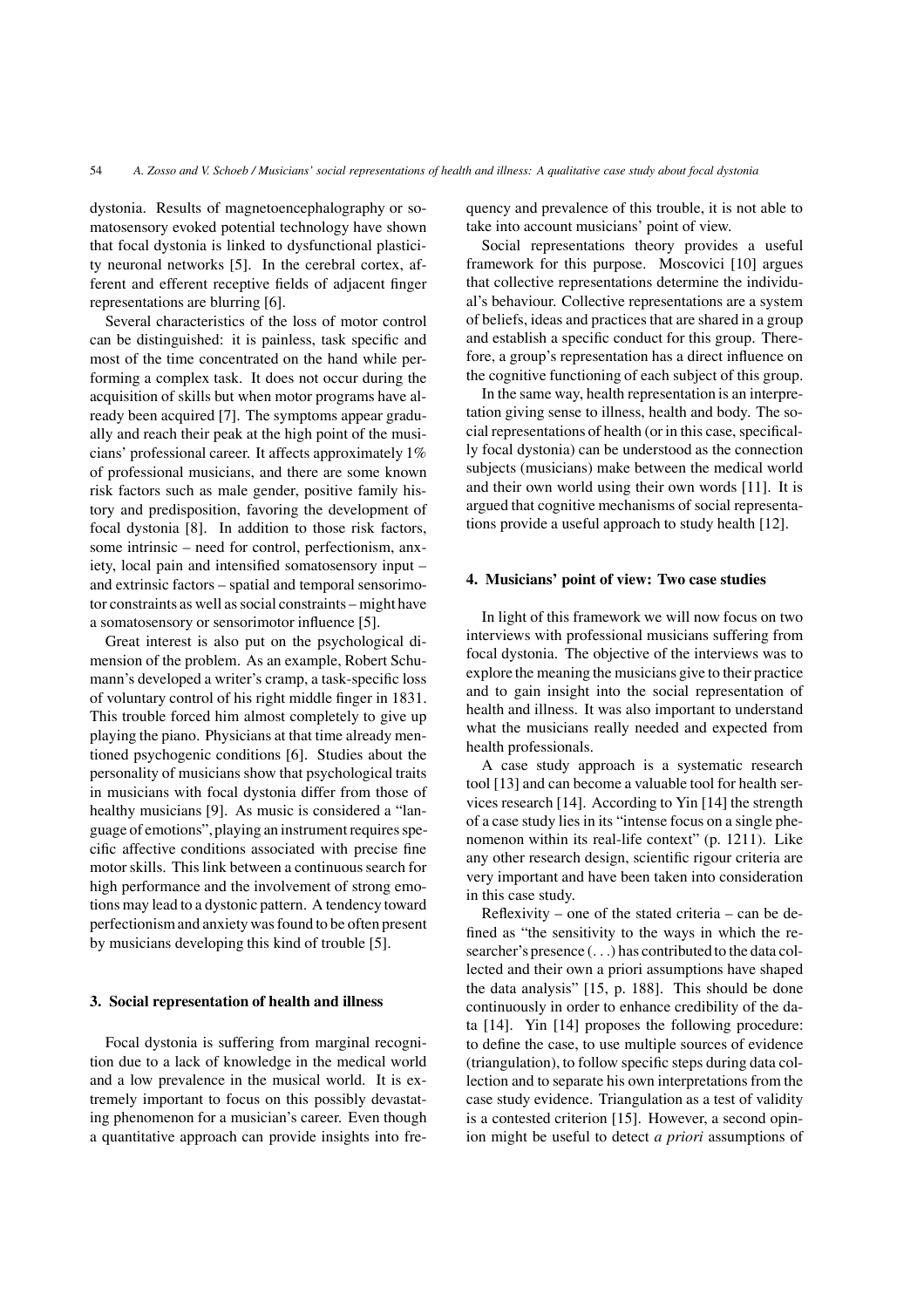|              |      |              |                 | Two semi-structured interviews were conducted with professional musicians |                             |
|--------------|------|--------------|-----------------|---------------------------------------------------------------------------|-----------------------------|
|              | Sex  | Age          | Instrument      | Profession                                                                | Physical trouble            |
| Interview I  | male | 26 vears old | piano           | teacher – concert artist                                                  | Focal dystonia (Right hand) |
| Interview II | male | 27 years old | electric guitar |                                                                           |                             |

Table 1

the researchers [15]. Therefore, a second researcher – physical therapist with a musical background – was involved throughout the study to discuss certain aspects and to confront her opinion with the other researcher's. Specific steps were then followed during data collection.After each interview, the researcher took a moment to reflect and revisit her framework and data collection. In this way each case becomes a "pilot" case for the following one.

Validity of the findings may be reached through the use of an interview guide [14,15]. The interview guide was previously tested and adapted after two interviews with professional pianists. Such a logical model can accomplish the generalization from case studies through hypotheses or theories about the cases [14].

## *4.1. Recruiting and data collection*

The musicians were recruited through the treating physical therapist and gave their consent to be referred to the first author (AZ). Inclusion criteria were professional musicians with a history of focal dystonia. The presence of symptoms meant that the participants had received treatment and therefore had opinions about the medical approach and treatment options. Only professional musicians were considered for this study because it was felt that physical difficulties with performance would be more significant for these musicians. Musicians who met these inclusions criteria were then contacted by phone by the interviewer (first author) and invited to participate in an interview with her.

Two interviews were conducted with a 26-year old piano teacher (interview I) and a 27-year old electric guitar teacher (interview II). Both were male with a diagnosis of focal dystonia and both played at a professional level Table 1. At this time, physical therapy treatment was not required anymore as symptoms were absent.

Each interview lasted about an hour and was conducted with French musicians who had to have mastered the language sufficiently in order to express themselves freely. It was done in a non-medical environment in order to provide a neutral setting. The interviewer presented herself as a physiotherapist and a musician. The aims of the case study and the ethical aspects (e.g. voluntary participation, confidentiality) of the research were explained and the musician was then free to accept or refuse the interview. Interviews were audio-recorded.

Semi-structured interviews with open questions focusing on the topic of research were used Table 2. The table represents a check-list describing all the dimensions to be considered (professional, sociological, social, psychological and medical). As the questions do not have to be asked one after each other, the interviewer followed the themes proposed by the subject. Immediately after the interview, the researcher wrote down her reflections about the interaction. This process helped to clarify the researcher's role and feelings that could possibly influence the data analysis. Reflexivity is one criterion to enhance quality in qualitative research [16, 17]. The tape recordings were transcribed verbatim and shared with another experienced qualitative researcher.

#### *4.2. Data analysis*

Transcriptions were then analysed using thematic analysis permitting the emergency of key themes [18]. Each interview was first analysed separately. Categories found in each transcript were then compared to those in the other transcripts. This was an inductive process and did not rely on pre-established categories. Apart from this analysis directly deriving from the interview data, the researcher added the description of the interview's context, her personal impressions and her musician's self-evaluation.

Ethical aspects were important to assure musicians' anonymity and data confidentiality. Data were made anonymous during the transcription process and recordings were destroyed after use. For this article, participant's quotes were translated into English.

# **5. Findings**

There are three main themes that emerged from the data: 1) Body as the first instrument, 2) Music as a way of living, and 3) Focal dystonia as "brain panic".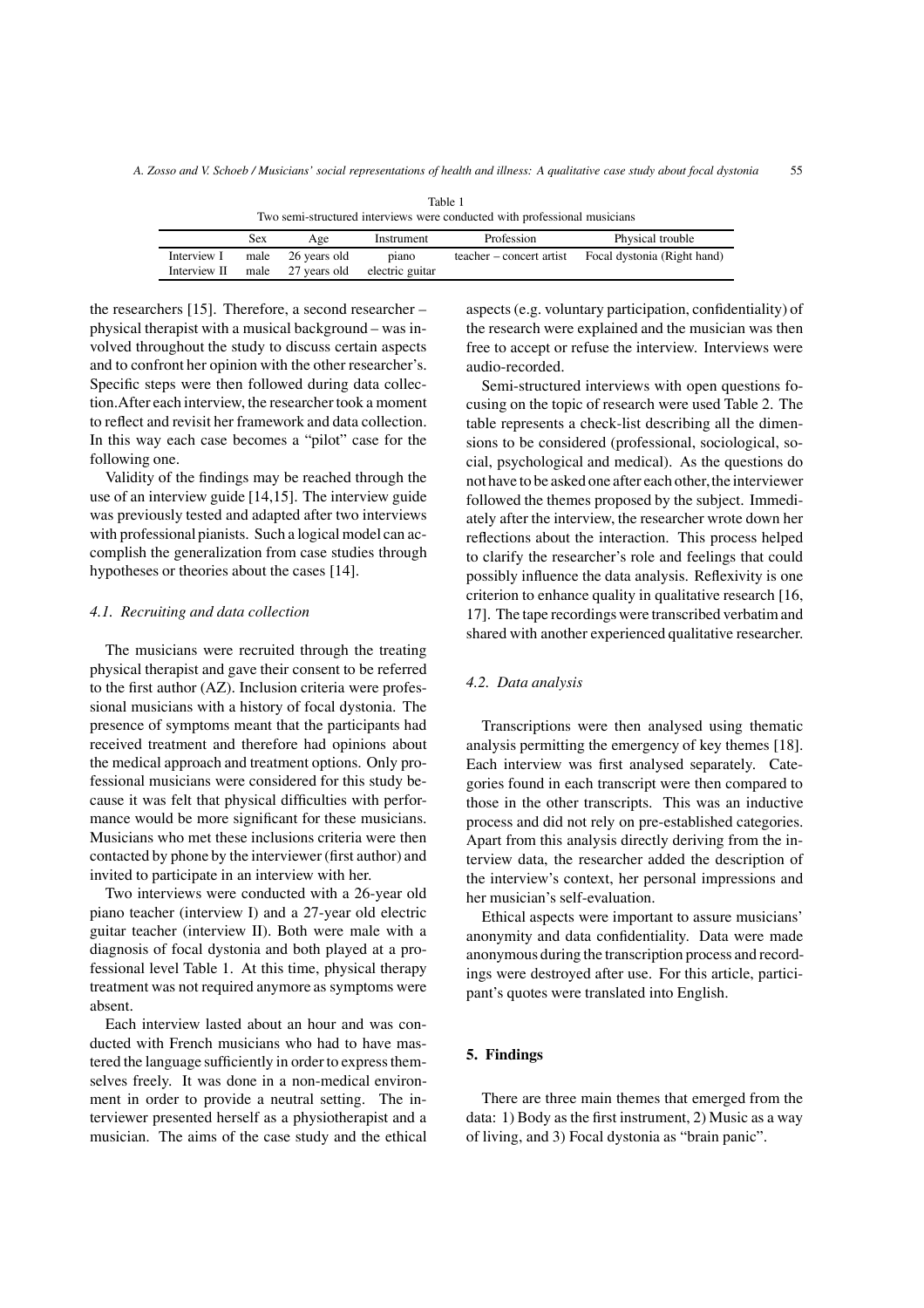56 *A. Zosso and V. Schoeb / Musicians' social representations of health and illness: A qualitative case study about focal dystonia*

| Concept                          | Dimension     | Indicator              | <b>Questions</b>                                                       |
|----------------------------------|---------------|------------------------|------------------------------------------------------------------------|
| Musicians'<br>representations of | Professional  | Reputation             | What is the link between your health and your<br>$contracts?$          |
| health and illness               | Sociological  | Illness'<br>perception | From a general point of view, what does ill-<br>ness lead to somebody? |
|                                  | Social        | Financial<br>$aspect.$ | Does your health have an influence on your<br>salary? $\ldots$         |
|                                  | Psychological | Personal<br>value      | What do you think about the expression<br>"sound in mind and body"?    |
|                                  | Personal      | Dysfunction            | Did your body vision change after your phys-<br>ical trouble?          |
|                                  | Medical       | Health. $\ldots$       | Do you have some common goals with your<br>therapist? $\ldots$         |

Table 2 Extract of the grid used to conduct interviews



Fig. 1. The hand as the mean of expression of musician's passion.

## *5.1. Body as the first instrument of the musician*

The musicians insisted on the central function of the body for playing their instrument.

*"I'm demanding from my hands the same work like a soccer player is demanding from his legs [...] I wonder what distance I'm covering each day on my guitar doing my scales"* (*II p. 17*)*.*

They consider the body as the first instrument of the musician because of the close link between body positions and sound, with sound being every musician's ultimate goal. However, high importance is given to the hand. It is the object of all attention and may influence choices.

*"Hand health it's the object of all my attention [...] I would even say it's the reason influencing my personal and professional choices [...] It's the only reason that would drive me to the doctor"* (*II p. 1*)*.*

*"If I have manual work to do I'm gonna wear gloves in order to keep the sensitivity [...] I used to like manual work but now I never use a shovel, a pickaxe or a chain saw"* (*II p. 1*)*.*

It is also considered as the means of expression of their passion Fig. 1. This focus can lead to extreme behaviour as mentioned by one of the musicians.

*"I saw pianists -it was funny- they always have sleeves that are too long, and they keep their hands close to the body"* (*II p. 1*)*.*

*"Some violinists are insuring their hands for millions... like a neurotic behaviour"* (*II p. 2*)*.*

These statements are similar to the ones in the literature. The hand's cortical representation is also greater in musicians compared to non-musicians [19]. Most research about musicians' musculoskeletal problems is focused on the upper limb. Disorders of the hand range from 28% (majority of string instruments) to 65% (majority of pianists) in comparison to shoulder and forearm problems [20].

If the hand does not function properly it puts the musician in an uncomfortable position.

*"I wanted to do an octave, I had to keep my hand open but this became impossible because all fingers in between bent on themselves in such a way that the notes between the 'do' and the 'do' were also played [...] It was the right hand [...] That was really painful but what was even more tricky was my teacher asking me what I was doing... in such a way that I was wondering what my own hand was doing, what I was gonna do, how I was going to play again, how I was going to play music again"* (*I p. 3*)*.*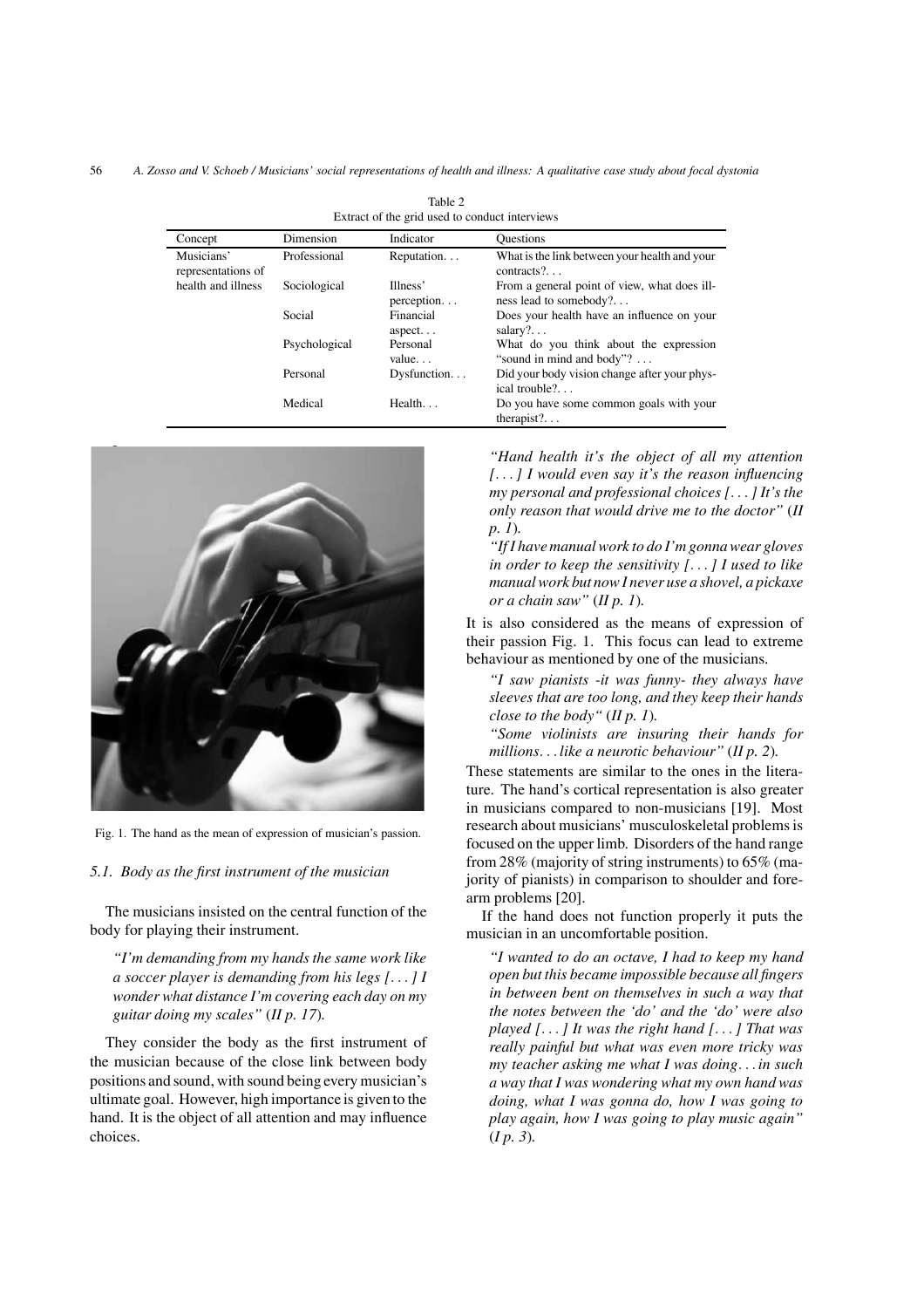This partial inability may have an influence on musician's reputations as expressed in the following quote.

"*So I left my teacher and I chose someone who knew me and who knew I played well because we usually mix focal dystonia and playing abilities. And after this, people thought I had a problem of communication with my music teacher"* (*I p. 4*)*. "After a while my teacher wondered what he was gonna do with me in his virtuosity class [...] the music school told me it was because I wasn't able to organise myself and my work well enough"* (*I*

The relationship between the musician and his instrument is quite fusional. Considering this, the hand does have a great importance because it is the link between the musician and his instrument.

## *5.2. Music as a way of living*

*p. 10*)*.*

For musicians, to play an instrument is much more than a job: it is a need, it is a passion.

*"I'm kind of addicted to work. If I'm not practicing enough each day I've got the impression of having done nothing and I don't feel good [...] for me it would be impossible to stop playing music... my life has revolved around music for more than fifteen years"* (*II p. 17*)*.*

They consider themselves as being perfectionist.

*"I worked for an hour and if I wasn't happy I worked for another hour. I was able to stay hours practicing until I was satisfied"* (*I p. 9*)*.*

*"My parents knew an orchestra's first violinist who had health problems due to music playing. He interrupted his career to learn to play on the other side. After two years training he came back as first violinist"* (*II p. 19*)*.*

The concepts described above, as well as their artistic sensibility, make musicians susceptible to being highly involved in their work.

*"We are generally quite sensitive, we tend to have tormented soul...so artist's failure... .when a musician fails it's an entire world that falls apart"* (*II p. 9*)*.*

Characteristics of a good musician are being involved a lot both emotionally and intellectually while doing their work, and giving music all of their energy and psychic power [21]. It is exactly this point of extreme involvement that can lead to focal dystonia.

*5.3. Focal dystonia as 'brain panic'*

The interviewed musicians describe dystonia as 'brain panic'. They consider their problem as a destabilisation of the hand position.

*"It's small uncontrolled movements. After this the brain panics. When it panics it gives contradictory information and after a while you give a finger the order to move and it's another finger that's moving"* (*I p. 8*)*.*

They link this phenomenon to the right brain function that is responsible for creativity and emotionality.

*"People with dystonia have a tendency to be "right brained". It's the reason why structure begins to fail, and this state creates a stress in regards to what you can play and it becomes blurred [...] I always had an intuitive technique. I never worked my technique I was just playing that's all"* (*I p. 14*)*.*

They expect a treatment that will give them confidence from an accessible and reassuring care provider. Musicians fear that health professionals are unable to detect and treat their health problem.

*"I wanted to learn something about that so I went to the hospital. I did Rx, I went to a neurologist, I had massages...I did a lot of things. Nobody could tell me anything about it"* (*I p. 5*)*.*

*"A friend had a focal dystonia. His doctor told him to put his hands under warm water!"* (*II p. 7*)*.*

*"My physical therapist told me she knew musicians who had an operation for focal dystonia. That's very serious because you don't need to get an operation for this!"* (*II p. 17*)*.*

# **6. Discussion**

Our findings show the important links between musicians, their body, their passion and – in case of focal dystonia – their trouble. Taking into account their point of view may give the caregiver the right focus for appropriate care. Our results indicate that treatment goals should address the mobility of the hand – biomechanical part – in order to achieve a better sound – musical part [22], Fig. 2.

A musician seeking help from a caregiver is above all an artist. Giving parts of their body to someone elserequires having confidence in their caregivers. This is the reason why musicians' treatment for their health problems need to achieve an atmosphere to enhance the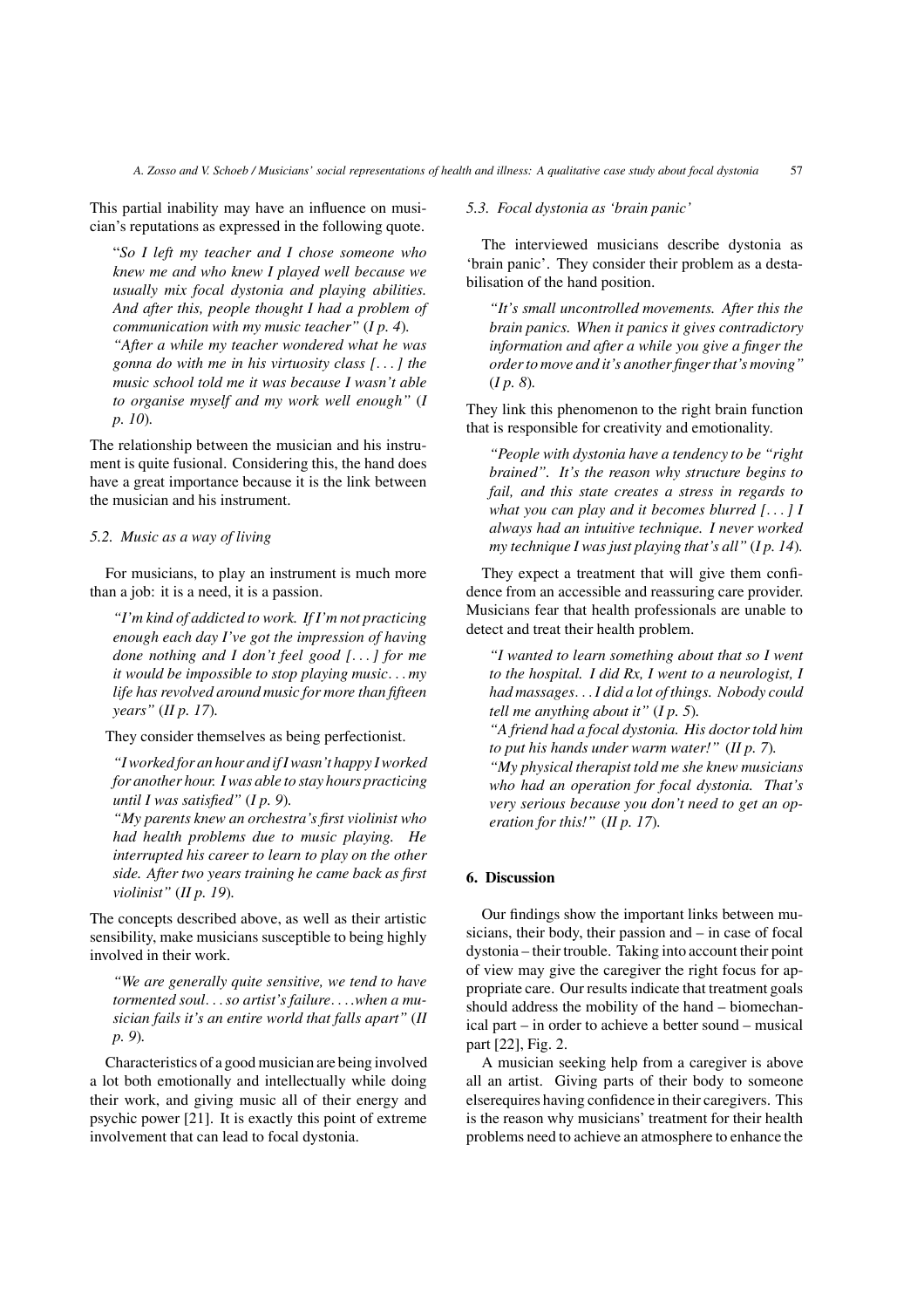

Fig. 2. The treatment goal: to improve the mobility of the hand in order to achieve a better sound.

patient'speace of mind [22]. Understanding personality traits might improve care for an artist. Manturzewska studied psychological factors of musicians and concludes that music students are characterised by more egocentricity, need of independence and autonomy than other non-music students [21]. The two interviewed musicians mention at various times the importance of individualized care.

*"For my job I have some needs. My doctor knows me [...] I know he's aware of it and knows how to treat me [...] If I'm going to the doctor, it's not "number six hundred twelve what's happening?" I need a human relationship with my doctor"* (*II p. 8*)*.*

Artists are also always looking for recognition and therefore injury is perceived asdevastating. There is a continuous struggle between the search for understanding dystonia and the achievement as a musician.

*"After all those years of searching to understand, trying to find solutions and work I received my diploma. I was at the top of the class"* (*I p. 11*)*.*

Taking into account those considerations is important in order to provide appropriate treatment. First, the physical part of the treatment should help the musician in recovering a good interaction between afferent and efferent informations. This requires a long work and some improvement for the musician.

*"I grew up with focal dystonia so know I have to be very patient, rigorous and disciplined because sometimes some old reflexes are coming back to the surface [...] I have to work on this. Each order has to be well executed and no movement has to be done without order. That's the way of mastering dystonia: giving orders again and again. So you* *have to be patient and rigorous. If you had bad habits for many years it's not in one week of work you're gonna adopt good reflexes and erase all the rest. It's a long work"* (*I p. 8*)*.*

The psychological dimension of the treatment should provide the musician the possibility to understand the impact of somatosensorial influence on motoric execution.

*"The mental aspect also influences your playing, your sound in fact [...] so it's important to do psychological work with the therapist. My focal dystonia was an accumulation of both personal and professional things"* (*II p. 3*)*.*

These points show the importance of giving attention to the perceptions of patient-musicians in order to provide appropriate care. Qualitative methods are good tools to understand social representations of health and illness. Eliciting responses from the most involved individuals can be seen as a great source for finding solutions to their health problem. It also helps the musicians in their quest for art through music.

#### **7. Conclusion**

Musicians are a group with special needs and – when the brain panics – expect from caregivers to understand their occupation [23]. Focal dystonia is a task specific motor control problem and the caregiver should know the musician, his task and his context. Therefore, it is important for therapists to provide emotional support and global comprehension added to adequate practical care.

Based on the same framework, a further study is now under way investigating social representation in musicians without physical trouble. Those results – based on musicians who found solutions to accomplish their task without developing physical trouble – will permit determine appropriate advices to help injured musicians to recover.

# **References**

- [1] R. Tubiana, Les affections du membre supérieur chez les musiciens, *Mains Libres* **5** (2006), 181–190.
- [2] I. Debès, M.P. Schneider and J. Malchaire, Les troubles de santé des musiciens, Médecine Du Travail and Ergonomie **XL**(3) (2003), 109–122.
- [3] A. Hauser-Mottier, Corps physiologique corps imaginaire ou le pouvoir de l'esthétique dans la rééducation physique du musicien. Unpublished Medecine des Arts Diploma Thesis, ´ 1999.